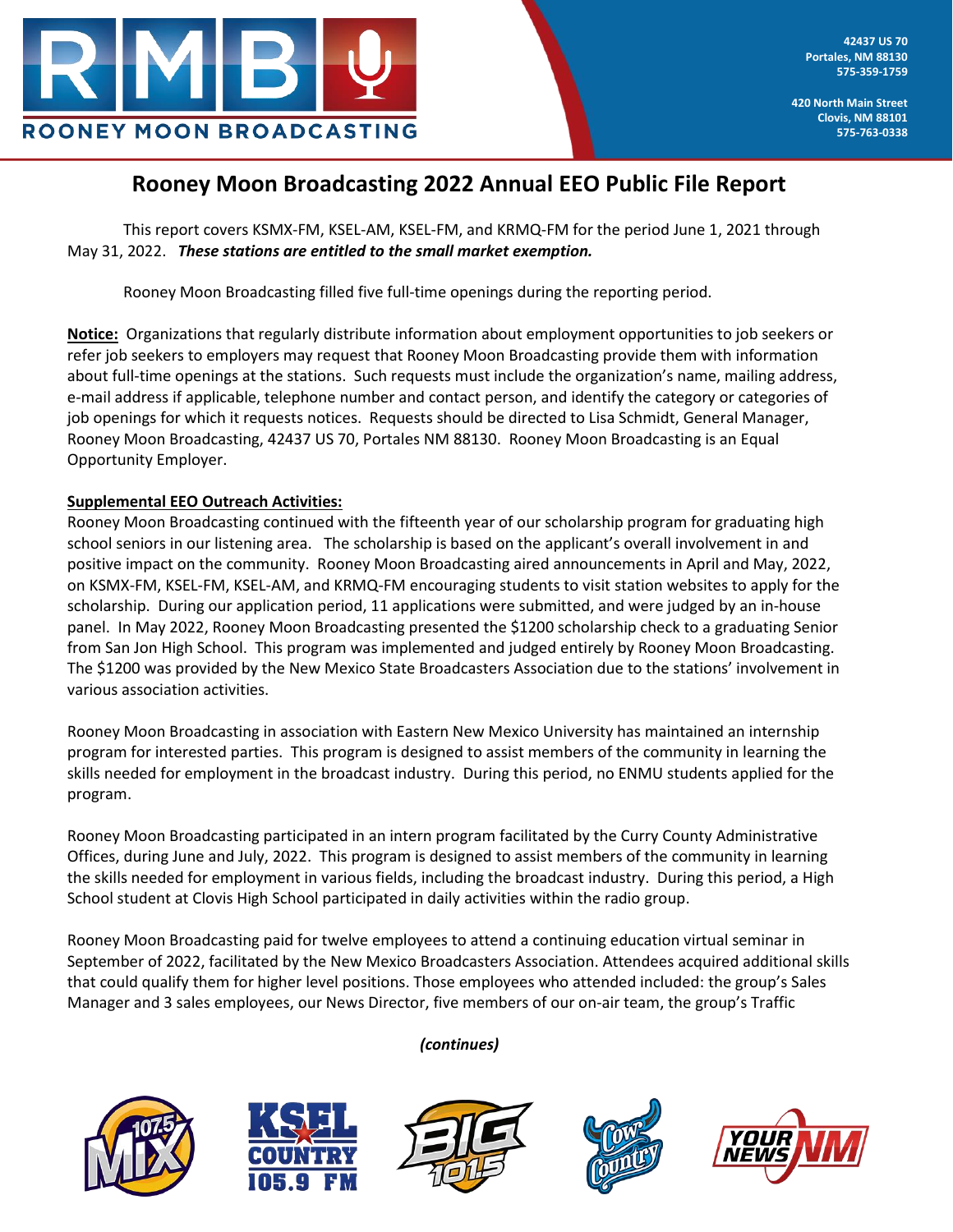

**42437 US 70 Portales, NM 88130 575-359-1759**

**420 North Main Street Clovis, NM 88101 575-763-0338**

Director, and the company's general manager. The virtual seminar was designed to continue the education of broadcast professionals and increase their opportunity for advancement.

Rooney Moon Broadcasting posts the availability of upper-level positions at the stations with the New Mexico Broadcasters Association, an organization that includes substantial participation by women and minorities.

## **Job Fair Participation:**

Rooney Moon Broadcasting participated in a job fair hosted by the Roosevelt County Community Development Corporation, Roosevelt County Chamber of Commerce, and New Mexico Workforce Connections, on Wednesday, June 16<sup>th</sup>, 2021. At this event, we answered questions about careers in broadcasting. Company staff with substantial input to the hiring of employees for Rooney Moon Broadcasting were on site and conducted several informal interviews. This job fair was open to the public and was marketed heavily on our group of stations.

Rooney Moon Broadcasting participated in a virtual job fair, hosted by the New Mexico Broadcasters Association, in November of 2021. The virtual event was ongoing for one week in July and was monitored by company staff with substantial input to the hiring of employees for Rooney Moon Broadcasting.

Rooney Moon Broadcasting participated in a job fair hosted by the City of Clovis and the New Mexico Workforce Connection, on Wednesday, December 15<sup>th</sup>, 2021. At this event, we answered questions about careers in broadcasting. Company staff with substantial input to the hiring of employees for Rooney Moon Broadcasting were on site and conducted several informal interviews. This job fair was open to the public and was marketed heavily on our group of stations.

#### **Recruitment for Job Opening: ACCOUNT EXECUTIVE**

In June 2021, Rooney Moon Broadcasting had an opening for a full-time account executive. We used the following sources for recruitment:

- Online listing a[t www.nmba.org](http://www.nmba.org/)
- Online listing a[t www.allaccess.com](http://www.allaccess.com/)
- Online listing a[t www.rooneymoon.com](http://www.rooneymoon.com/)
- On air recruitment schedule on KSEL AM/FM, KSMX-FM, KRMQ-FM

The following advertising copy was used for online recruitment sources:

*Do you like to make money? Are you a competitive type, who loves to learn, grow, and WIN? Rooney Moon Broadcasting has an immediate opening for a highly-motivated, super-confident, success-driven person to join our sales team. Our local media company is, by far, the largest and most successful group on the High Plains and our sales team is expanding to keep up with demand. That means we have room for a local account executive to join our team…right now. You'll work in a fun, family-first, creative atmosphere with a broadcast team that has been kickin' butt on the High Plains for two plus decades.* 







*(continues)*



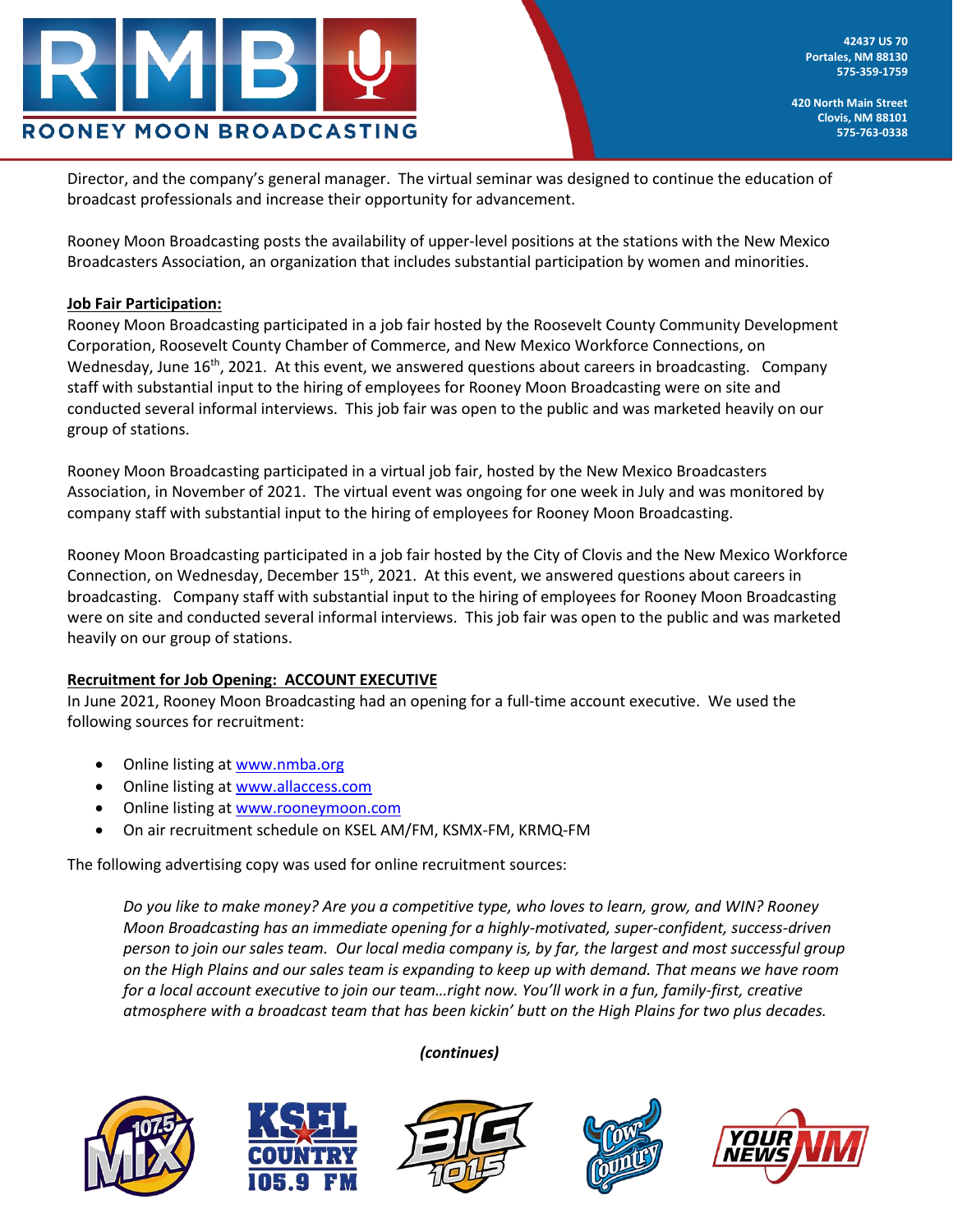

**420 North Main Street Clovis, NM 88101 575-763-0338**

*The best part, you'll be overseeing an established client list that is already generating revenue for YOU. If you have sales experience, that's a big plus. If you have experience in media sales...even better, but not absolutely necessary. To apply, visit rooneymoon.com and click careers. We're looking to fill this position right away, so please don't wait. Visit rooneymoon.com and click "careers". Rooney Moon Broadcasting is an equal opportunity employer and a drug and alcohol-free workplace.*

No recruitment sources requested notification of our job openings.

9 applications were received and 4 applicants were interviewed. 1 interviewee was referred by the NMBA job posting. 1 interviewee were referred by the rooneymoon.com job posting. 2 interviewees were referred by the on-air ad campaign. The successful candidate was referred by the on-air ad campaign.

## **Recruitment for Job Opening: BOARD OPERATOR**

In September 2021, Rooney Moon Broadcasting had an opening for a part-time board operator. We used the following sources for recruitment:

- Online listing a[t www.nmba.org](http://www.nmba.org/)
- Online listing a[t www.rooneymoon.com](http://www.rooneymoon.com/)
- On air recruitment schedule on KSEL AM/FM, KSMX-FM, KRMQ-FM

The following advertising copy was used for online recruitment sources:

*Are you interested in working in a radio studio? Rooney Moon Broadcasting has an immediate opening for a part-time board operator. This is a studio position that requires flexible hours, including nights and weekends. Our local media company is, by far, the largest and most successful group on the High Plains and we're looking for a motivated candidate to fill this entry-level position. To apply, visit rooneymoon.com and click careers. We're looking to fill this position right away, so please don't wait. Visit rooneymoon.com and click "careers". Rooney Moon Broadcasting is an equal opportunity employer and a drug and alcohol-free workplace.*

No recruitment sources requested notification of our job openings.

6 applications were received and 2 applicants were interviewed. Both interviewees were referred by the on-air ad campaign. The successful candidate was referred by the on-air ad campaign.

## **Recruitment for Job Opening: ACCOUNT EXECUTIVE**

In February 2022, Rooney Moon Broadcasting had an opening for a full-time account executive. We used the following sources for recruitment:











*(continues)*